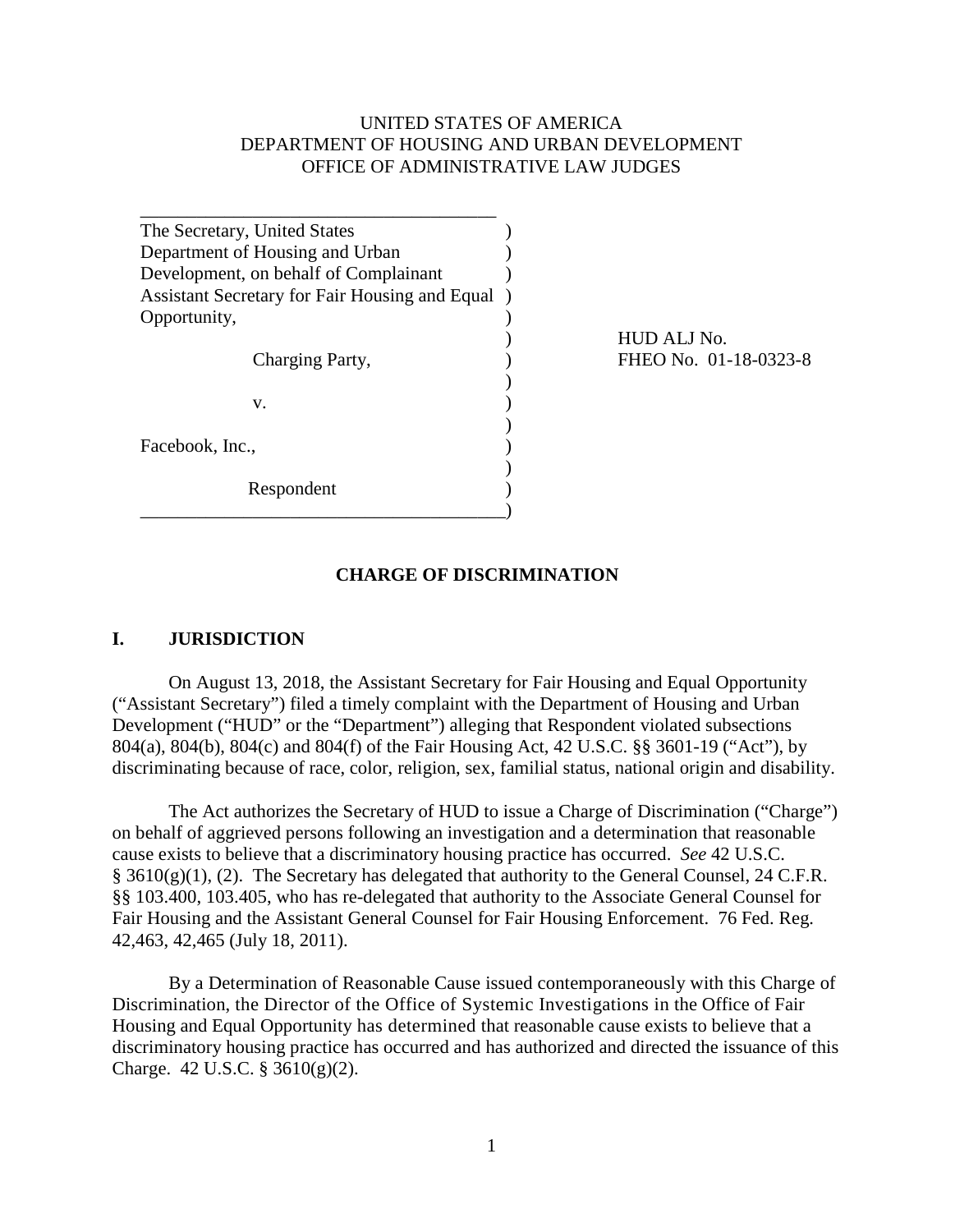### **II. SUMMARY OF FINDINGS IN SUPPORT OF THIS CHARGE**

Based on HUD's investigation of the allegations contained in the aforementioned complaint and the Determination of Reasonable Cause, Respondent is hereby charged with violating the Act as follows:

## **A. Legal Authority**

1. It is unlawful to make unavailable or deny a dwelling to any person because of race, color, religion, sex, familial status, national origin or disability. 42 U.S.C. § 3604(a), (f)(1); 24 C.F.R. § 100.50(b)(1), (3); 24 C.F.R. § 100.60(a); 24 C.F.R. § 100.70(b); 24 C.F.R. § 100.202(a).

2. It is unlawful to discriminate against any person in the terms, conditions, or privileges of the sale or rental of a dwelling, or in the provision of services or facilities in connection therewith, because of race, color, religion, sex, familial status, national origin or disability. 42 U.S.C. § 3604(b), (f)(2); 24 C.F.R. § 100.50(b)(2); 24 C.F.R. § 100.65(a); 24 C.F.R. § 100.70(b); 24 C.F.R. § 100.202(b).

3. It is unlawful to make, print, or publish, or cause to be made, printed, or published, any notice, statement, or advertisement with respect to the sale or rental of a dwelling that indicates any preference, limitation, or discrimination based on race, color, religion, sex, familial status, national origin or disability, or that indicates an intention to make such a distinction. 42 U.S.C. § 3604(c); 24 C.F.R. § 100.75(a), (b), (c)(1). Such unlawful activity includes "[s]electing media or locations for advertising the sale or rental of dwellings which deny a particular segment of the housing market information about housing opportunities because of race, color, religion, sex, handicap, familial status, or national origin." 24 C.F.R. § 100.75(c)(3). Such unlawful activity also includes "[r]efusing to publish advertising for the sale or rental of dwellings or requiring different charges or terms for such advertising because of race, color, religion, sex, handicap, familial status, or national origin."  $24$  C.F.R. § 100.75(c)(4).

### **B. Parties**

4. Complainant Assistant Secretary is authorized to file a complaint of discrimination under the Act on behalf of the Secretary of HUD. 42 U.S.C. § 3610(a); 24 C.F.R. § 103.204(a).

5. Respondent Facebook, Inc., is incorporated in Delaware with headquarters in Menlo Park, California. Respondent is the second largest online advertiser in the United States and is responsible for approximately twenty percent of all online advertising nationwide.

6. Respondent operates Facebook and Instagram, two of the most widely used social media platforms in the United States. Facebook has approximately 221 million active users in the United States and over two billion active users globally, while Instagram has approximately 114 million active users in the United States and over one billion active users globally, with active user defined as someone who uses the platform at least once per month. Respondent also operates Messenger, a messaging tool and platform that can be accessed from within Facebook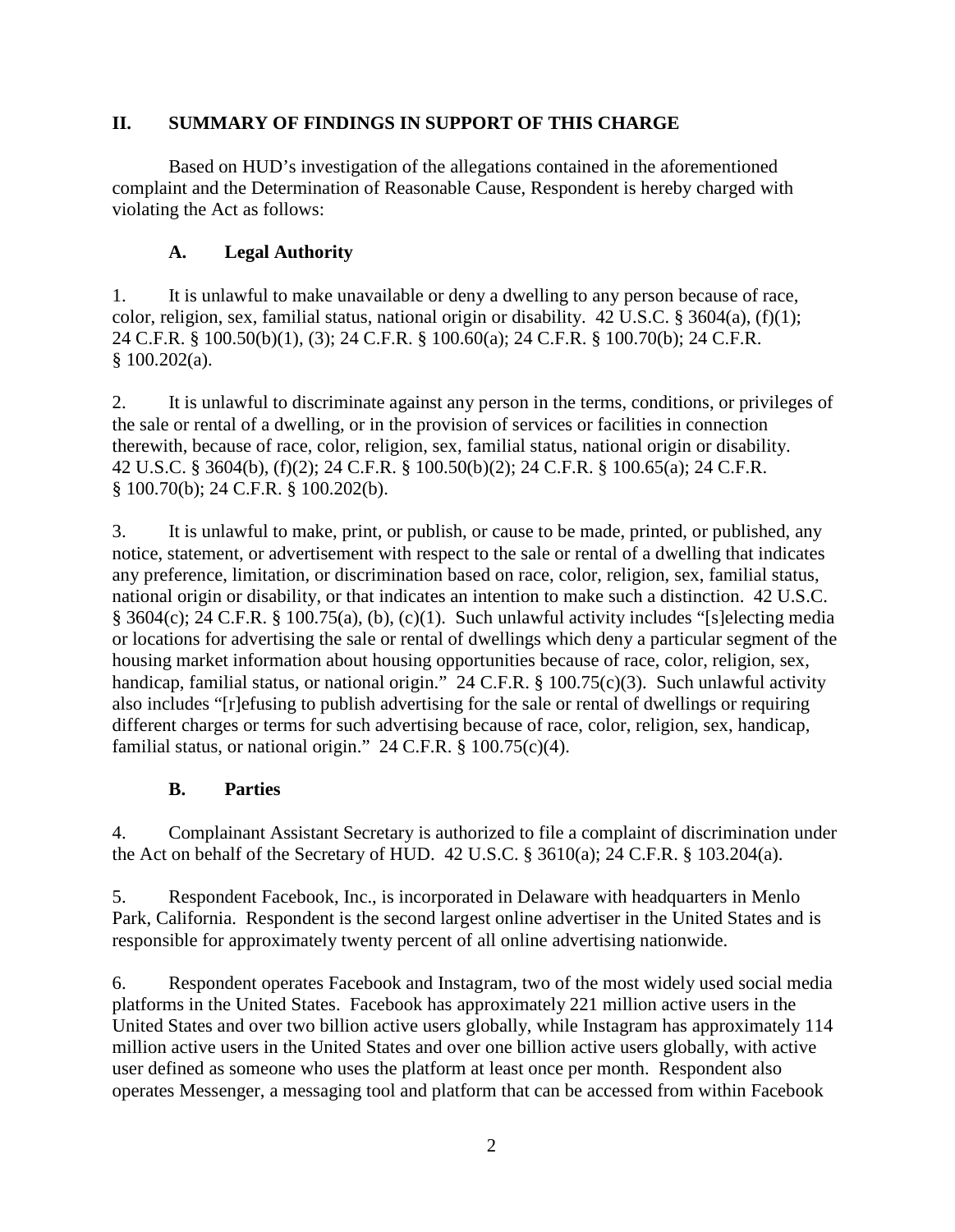or through a standalone website and mobile application. In addition, Respondent has created an "Audience Network," which is comprised of thousands of websites and mobile applications that are operated by third parties but on which Respondent displays targeted ads.

## **C. Factual Allegations**

7. Respondent collects millions of data points about its users, draws inferences about each user based on this data, and then charges advertisers for the ability to microtarget ads to users based on Respondent's inferences about them. These ads are then shown to users across the web and in mobile applications. Respondent promotes and distinguishes its advertising platform by proclaiming that "most online advertising tools have limited targeting options . . . like location, age, gender, interests and potentially a few others. . . . But Facebook is different. People on Facebook share their true identities, interests, life events and more."<sup>1</sup> As Respondent explains, its advertising platform enables advertisers to "[r]each people based on . . . zipcode . . . age and gender . . . specific languages . . . the interests they've shared, their activities, the Pages they've like[d] . . . [their] purchase behaviors or intents, device usage and more."<sup>2</sup> Thus, Respondent "use[s] location-related information-such as your current location, where you live, the places you like to go, and the businesses and people you're near to provide, personalize and improve our Products, including ads, for you and others."<sup>3</sup>

8. Advertisers pay Respondent to show targeted ads to users on Facebook, Instagram, and Messenger, and on Respondent's Audience Network. Targeted ads are generally placed through a single advertising platform called Ads Manager regardless of where the ads will be shown to users.

9. Respondent holds out its advertising platform as a powerful resource for advertisers in many industries, including housing and housing-related services. For example, Respondent promotes its advertising platform with "success stories," including stories from a housing developer, a real estate agency, a mortgage lender, a real-estate-focused marketing agency, and a search tool for rental housing.

10. Respondent's advertising platform is actively being used for housing-related ads. Such ads include ads for mortgages from large national lenders, ads for rental housing from large real estate listing services, and ads for specific houses for sale from real estate agents.

11. Because of the way Respondent designed its advertising platform, ads for housing and housing-related services are shown to large audiences that are severely biased based on characteristics protected by the Act, such as audiences of tens of thousands of users that are nearly all men or nearly all women.

 <sup>1</sup> Facebook Business, *Your Guide to Digital Advertising*, www.facebook.com/business/help/1029863103720320? helpref=uf\_permalink (visited Mar. 27, 2019).

<sup>2</sup> Facebook Business, *Your Guide to Digital Advertising*, www.facebook.com/business/help/1029863103720320? helpref=uf permalink (visited Mar. 27, 2019).

<sup>3</sup> Facebook, *Data Policy* (Apr. 19, 2018), www.facebook.com/privacy/explanation/.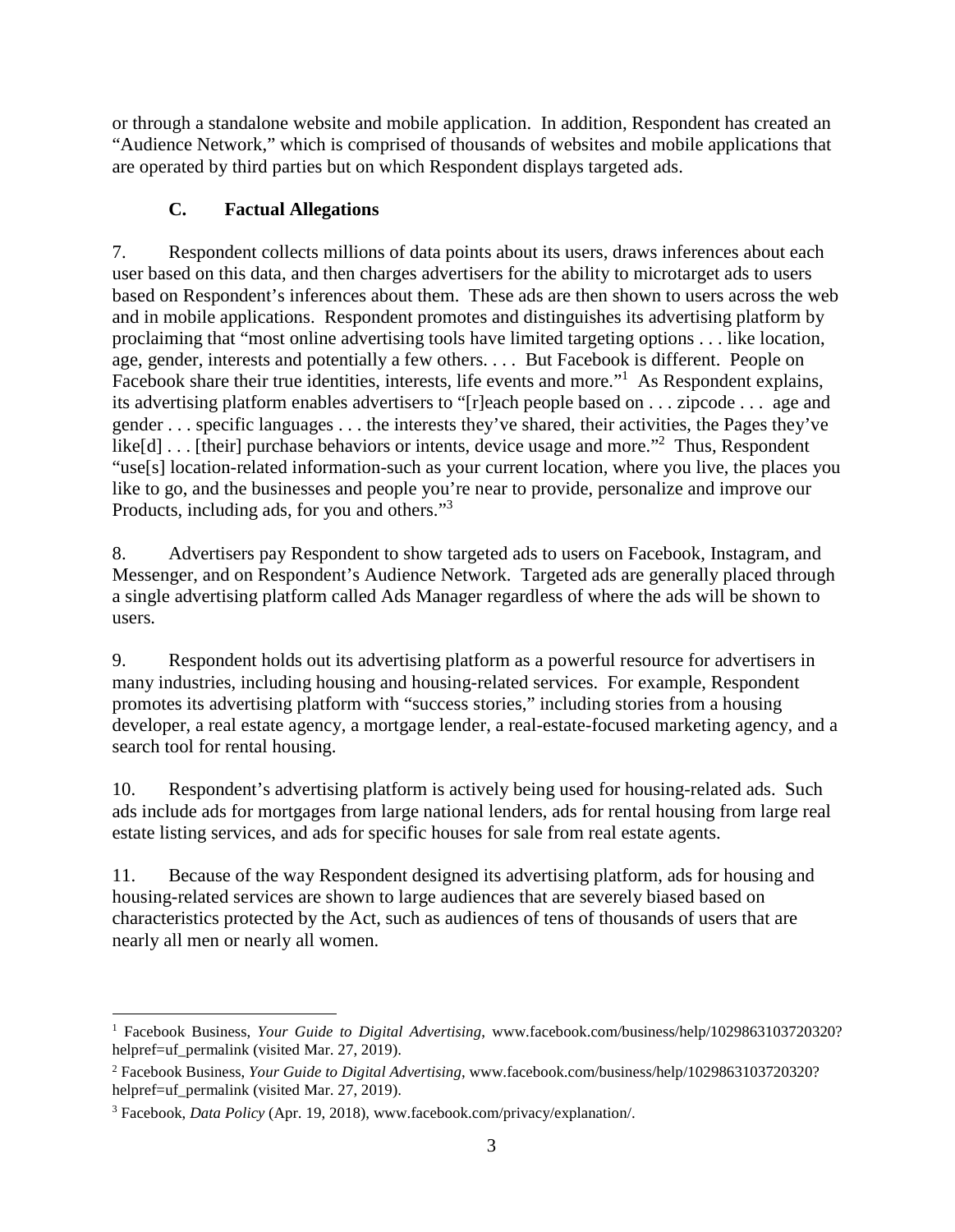12. Respondent sells advertisers the ability to target advertisements to people who, according to Respondent's assessment of the data it collects, share certain personal attributes and/or are likely to respond to a particular ad. Users may disclose some data about themselves when they set up their profiles, such as name and gender. However, users disclose most of this data unwittingly through the actions they, and those associated with them, take on and off of Respondent's platforms.

13. Respondent determines which users will see an ad through a two-phase process. First, in the ad targeting phase, Respondent provides the advertiser with a variety of tools for selecting an ad's "eligible audience." In other words, the advertiser can specify attributes that the users who will be shown the ad must have and attributes that users who will be shown the ad must not have. Second, in the ad delivery phase, Respondent selects the ad's "actual audience," meaning Respondent chooses which users will actually be shown the ad from among the pool of eligible users.

14. During the ad targeting phase, Respondent provides an advertiser with tools to define which users, or which types of users, the advertiser would like to see an ad. Respondent has provided a toggle button that enables advertisers to exclude men or women from seeing an ad, a search-box to exclude people who do not speak a specific language from seeing an ad, and a map tool to exclude people who live in a specified area from seeing an ad by drawing a red line around that area. Respondent also provides drop-down menus and search boxes to exclude or include (i.e., limit the audience of an ad exclusively to) people who share specified attributes. Respondent has offered advertisers hundreds of thousands of attributes from which to choose, for example to exclude "women in the workforce," "moms of grade school kids," "foreigners," "Puerto Rico Islanders," or people interested in "parenting," "accessibility," "service animal," "Hijab Fashion," or "Hispanic Culture." Respondent also has offered advertisers the ability to limit the audience of an ad by selecting to include only those classified as, for example, "Christian" or "Childfree."

15. During this first phase, Respondent also provides a tool called Custom Audiences, which enables an advertiser to use a list of specific people whom the advertiser wants included in or excluded from the eligible audience for an ad. The advertiser can do this by uploading the personal information of its customers, or by having Respondent generate a list of people who have engaged with the advertiser's content on Facebook or Instagram, on other websites, in a mobile application, or offline.

16. Facebook offers a variant of its Custom Audiences tool called Lookalike Audiences. If an advertiser selects this option, the platform directs the advertiser to pick a Custom Audience that represents the advertiser's "best existing customers." Respondent then identifies users who share "common qualities" with those customers, and these users become the ad's eligible audience. To generate a Lookalike Audience, Respondent considers sex and close proxies for the other protected classes. Such proxies can include which pages a user visits, which apps a user has, where a user goes during the day, and the purchases a user makes on and offline. Respondent alone, not the advertiser, determines which users will be included in a Lookalike Audience.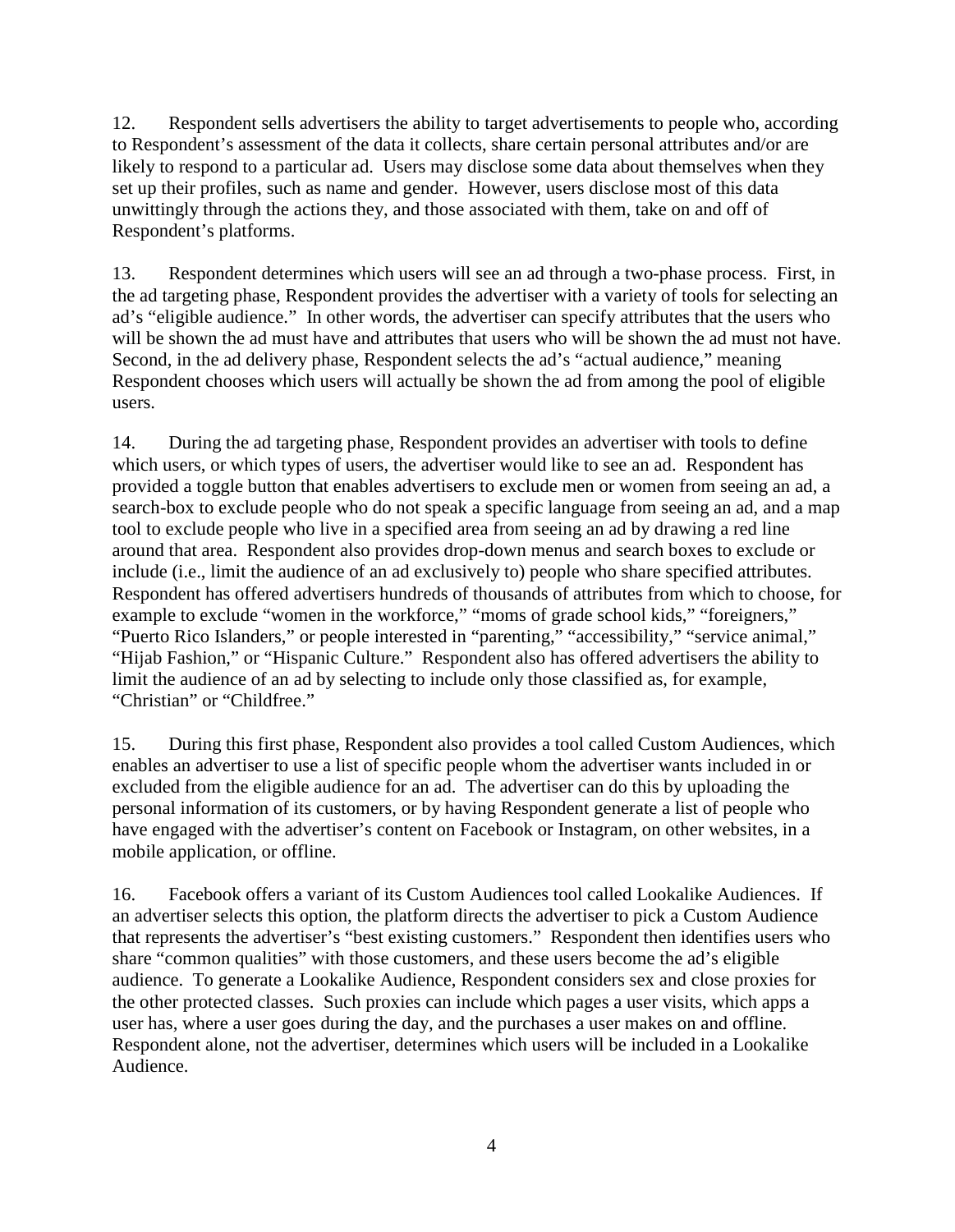17. During the second phase, the ad delivery phase, Respondent selects from among the users eligible to see an ad which users will actually see it. Respondent bases this decision in large part on the inferences and predictions it draws about each user's likelihood to respond to an ad based on the data it has about that user, the data it has about other users whom it considers to resemble that user, and the data it has about "friends" and other associates of that user. To decide which users will see an ad, Respondent considers sex and close proxies for the other protected classes. Such proxies can include which pages a user visits, which apps a user has, where a user goes during the day, and the purchases a user makes on and offline. Respondent alone, not the advertiser, determines which users will constitute the "actual audience" for each ad.

18. Respondent charges advertisers different prices to show the same ad to different users. The price to show an ad to a given user is based, in large part, on how likely Respondent believes that user is to interact with the particular ad. To decide how an ad will be priced for each user, Respondent considers sex and close proxies for the other protected classes. Such proxies can include which pages a user visits, which apps a user has, where a user goes during the day, and the purchases a user makes on and offline. Respondent alone sets the price the advertiser will pay to have Respondent show each ad to each user. Furthermore, Respondent uses the pricing differentials it sets to determine which users will see which ads rather than allowing advertisers to make that decision. As Respondent explains, "If there are more and cheaper opportunities among men than women, then we'd automatically spend more of [an advertiser's] overall budget on the men."<sup>4</sup>

19. Respondent's ad delivery system prevents advertisers who want to reach a broad audience of users from doing so. Even if an advertiser tries to target an audience that broadly spans protected class groups, Respondent's ad delivery system will not show the ad to a diverse audience if the system considers users with particular characteristics most likely to engage with the ad. If the advertiser tries to avoid this problem by specifically targeting an unrepresented group, the ad delivery system will still not deliver the ad to those users, and it may not deliver the ad at all. This is so because Respondent structured its ad delivery system such that it generally will not deliver an ad to users whom the system determines are unlikely to engage with the ad, even if the advertiser explicitly wants to reach those users regardless.

20. To group users by shared attributes, to create a Lookalike Audience, to determine an ad's "actual audience" during the ad delivery phase, and to price each ad for each user, Respondent combines the data it has about user attributes and behavior on its platforms with data it obtains about user behavior on other websites and in the non-digital world. Respondent then uses machine learning and other prediction techniques to classify and group users so as to project each user's likely response to a given ad. In doing so, Respondent inevitably recreates groupings defined by their protected class. For example, the top Facebook pages users "like" vary sharply by their protected class, according to Respondent's "Audience Insights" tool. Therefore, by grouping users who "like" similar pages (unrelated to housing) and presuming a shared interest

 $\overline{a}$ 

<sup>4</sup> Facebook, *Why did my cost per result go up when I increased my budget*, [https://web.archive.org/web/2016 0930124257/https://www.facebook.com/business/help/934288416682198?helpref=faq\_content] (archived on Sep. 30, 2016 by The Internet Archive).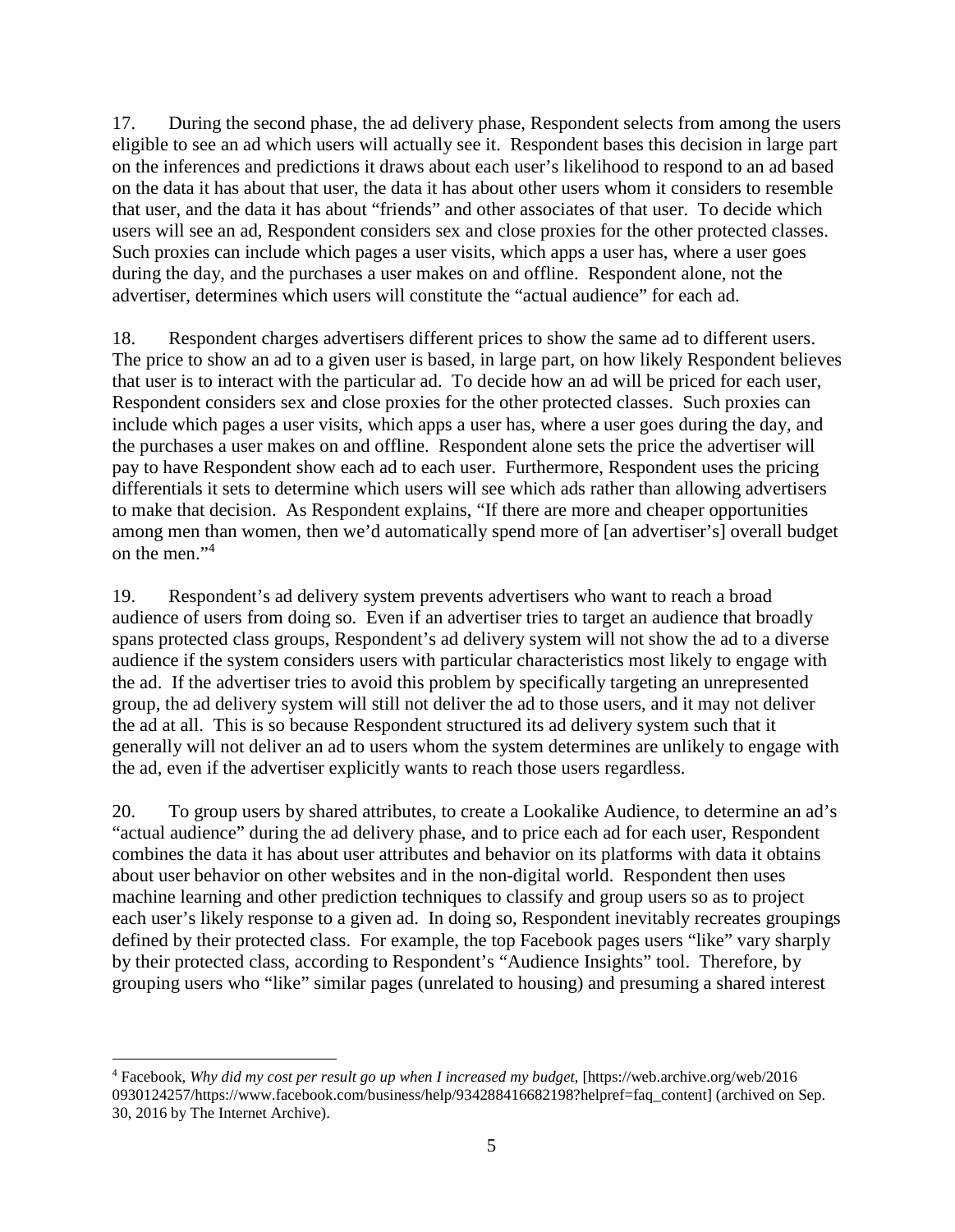or disinterest in housing-related advertisements, Respondent's mechanisms function just like an advertiser who intentionally targets or excludes users based on their protected class.

# **D. Legal Allegations**

21. As described above, Respondent discriminated by making dwellings unavailable because of race, color, religion, sex, familial status, national origin or disability. 42 U.S.C. § 3604(a),  $(f)(1)$ ; 24 C.F.R. § 100.50(b)(1), (3); 24 C.F.R. § 100.60(a); 24 C.F.R. § 100.70(b); 24 C.F.R. § 100.202(a).

22. As described above, Respondent discriminated in the terms, conditions, or privileges of the sale or rental of dwellings because of race, color, religion, sex, familial status, national origin or disability. 42 U.S.C. § 3604(b), (f)(2); 24 C.F.R. § 100.50(b)(2); 24 C.F.R. § 100.65(a); 24 C.F.R. § 100.70(b); 24 C.F.R. § 100.202(b).

23. As described above, Respondent made, printed, or published – or caused to be made, printed, or published – notices, statements, or advertisements with respect to the sale or rental of dwellings that indicated preferences, limitations, or discrimination because of race, color, religion, sex, familial status, national origin or disability, or that indicated an intention to make such a distinction. 42 U.S.C. § 3604(c); 24 C.F.R. § 100.75(a), (b), (c)(1).

24. As described above, Respondent selected media or locations for advertising the sale or rental of dwellings that denied persons information about housing opportunities because of race, color, religion, sex, familial status, national origin or disability. 24 C.F.R. § 100.75(c)(3).

25. As described above, Respondent refused to publish advertising for the sale or rental of dwellings because of race, color, religion, sex, familial status, national origin or disability. 24 C.F.R. § 100.75(c)(4).

26. As described above, Respondent required different charges or terms for advertising the sale or rental of dwellings because of race, color, religion, sex, familial status, national origin and disability. 24 C.F.R. § 100.75(c)(4).

# **III. CONCLUSION**

WHEREFORE, the Secretary of the United States Department of Housing and Urban Development, through the Office of the General Counsel, and pursuant to 42 U.S.C.  $§ 3610(g)(2)(A)$ , hereby charges Respondent with engaging in discriminatory housing practices in violation of 42 U.S.C. § 3604(a), (b), (c) and (f), and prays that an order be issued that:

1. Declares that the discriminatory housing practices of Respondent, as set forth above, violate the Fair Housing Act, 42 U.S.C. §§ 3601-19;

2. Enjoins Respondent and its agents, employees, successors, and all other persons in active concert or participation with it, from discriminating because of race, color, religion, sex, familial status, national origin or disability in any aspect of the sale, rental, use, marketing, or advertising of dwellings and related services pursuant to 42 U.S.C.  $\S$  3612(g)(3);